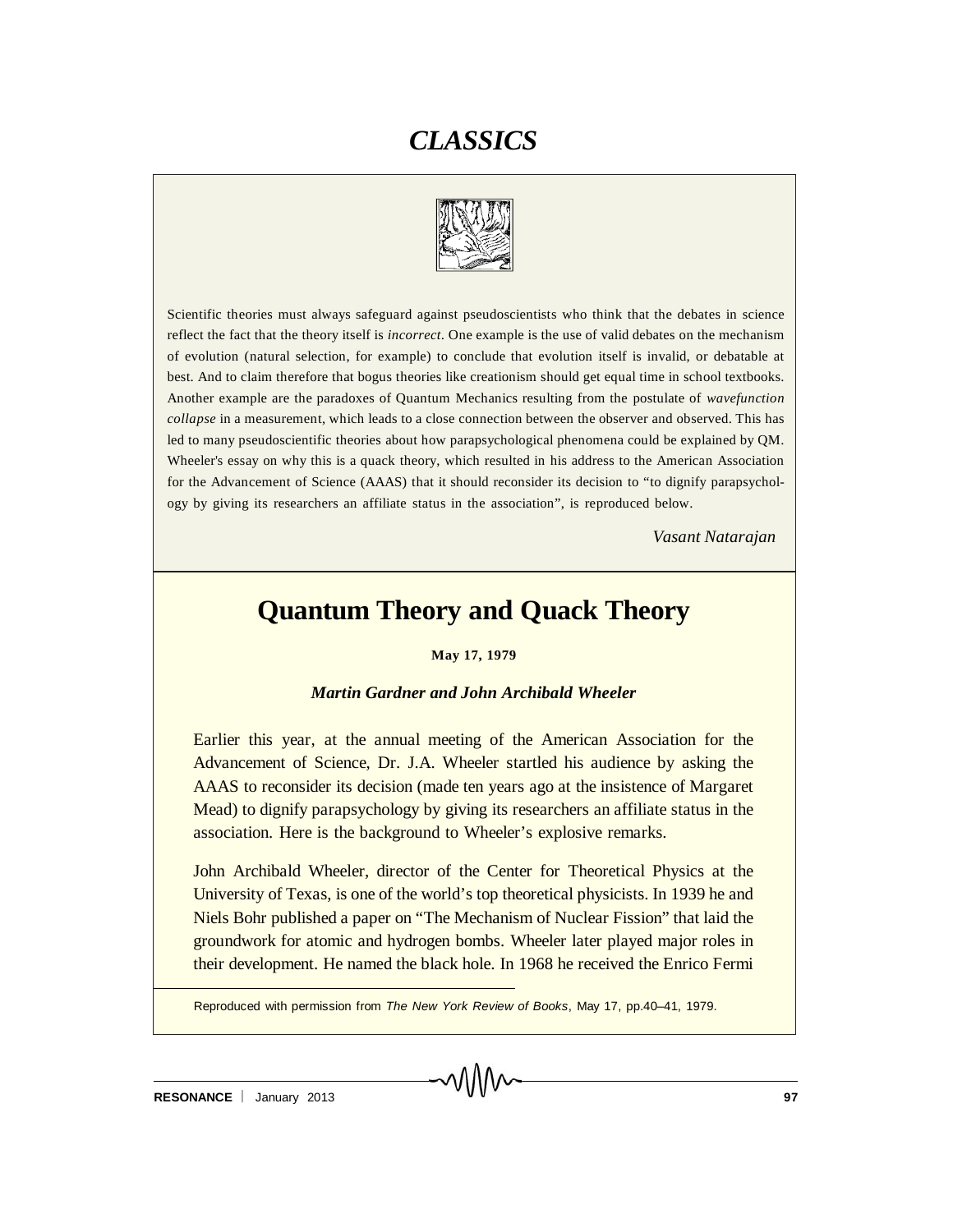award for "pioneering contributions" to nuclear science. When Richard Feynman accepted a Nobel Prize for his "spacetime view" of quantum mechanics (QM), he revealed that he had gotten his basic idea from a phone conversation with Wheeler when he was a graduate student of Wheeler's at Princeton.

No one knows more about modern physics than Wheeler, and few physicists have proposed more challenging speculative ideas. In recent years he has been increasingly concerned with the curious world of QM and its many paradoxes which suggest that, on the microlevel, reality seems more like magic than like nature on the macrolevel. No one wants to revive a solipsism that says a tree doesn't exist unless a person (or a cow?) is looking at it, but a tree is made of particles such as electrons, and when a physicist looks at an electron something extremely mystifying happens. The act of observation alters the particle's state.

In QM a particle is a vague, ghostly, formless thing that cannot even be said to have certain properties until measuring it causes a "collapse of its wave packet." ("Wave packet" refers to the total set of waves, defined in an abstract multidimensional space, that constitutes all that is known about a particle.) At that moment nature makes a purely random, uncaused decision to give the property (say the electron's position or its momentum) a definite value predicted by the probabilities specified in the particle's wave function. As Wheeler is fond of saying, we no longer can think of a universe sitting "out there" as if separated from us by a thick plate of glass. To measure a particle we must shatter the glass and alter what we measure. The physicist is no mere observer. He is an active participator. "In some strange way," Wheeler has said, "the universe is a participatory universe."

This is not a new suggestion because Niels Bohr constantly emphasized the need to redefine reality on the micro-level, always hastening to add that on the macrolevel of the laboratory classical physics still holds. It is easy to understand, however, how QM would appeal to physicists who are into Eastern religions and/or parapsychology. Consider a spoon. Because its molecules are made of particles it can be regarded as a quantum system. If particles are influenced by observation, may we not suppose that a superpsychic, observing a spoon, could in some mysterious way alter the system and cause the spoon to bend?

In the past, parapsychologists have had an extraordinary lack of success in trying to explain "psi"—i.e., parapsychological—phenomena by familiar forces such as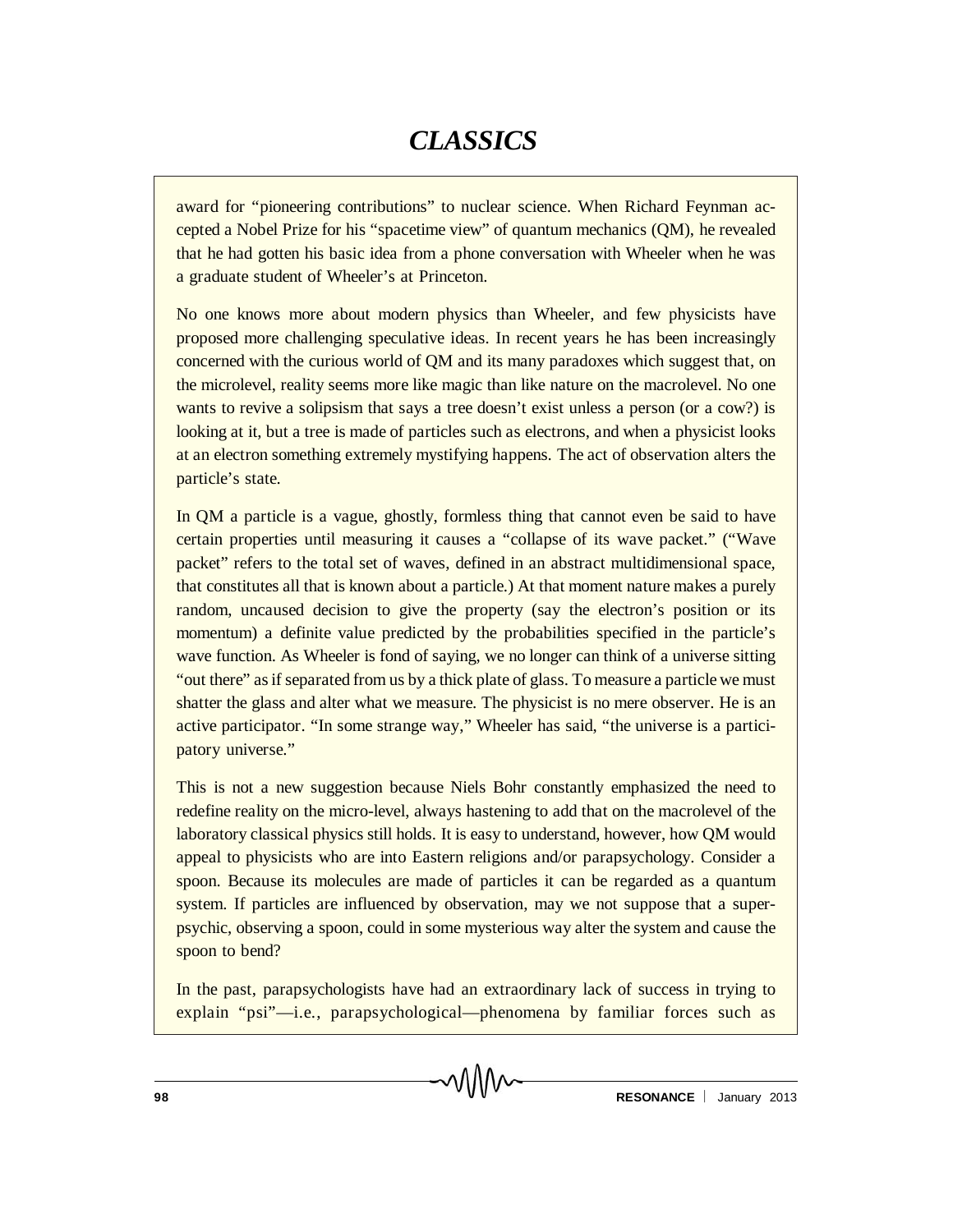electromagnetism and gravity. One difficulty—it was the main reason for Einstein's skepticism about psi—is that all known forces weaken with distance whereas, if the results of parapsychology are valid, there is no decline of ESP with distance. Is it possible that QM can provide a workable theory of psi?

Parapsychologists who are not physicists (J.B. Rhine for instance) take a dim view of explaining psi by any aspect of physics, but there is a growing number of paraphysicists physicists who believe in and are investigating paranormal phenomena—for whom QM opens exciting possibilities. This approach was given a boost a few years ago by experiments involving a famous paradox of QM known as the EPR paradox after the initials of Einstein and his friends Boris Podolsky and Nathan Rosen. In 1935 they published a thought experiment designed to prove that QM is not a complete description of nature on the microlevel but needs to be incorporated in a deeper theory in a manner similar to the way that Newtonian physics became incorporated in relativity theory.

The EPR paradox involves pairs of "correlated" particles. For example, when an electron and positron meet and annihilate one another, two photons, *A* and *B*, go off in opposite directions. No matter how far apart they get they remain correlated in the sense that certain properties must have opposite values. If *A* is measured for property X its wave packet collapses and X acquires the value of, say,  $+1$ . The corresponding value for *B* is at once known to be –1 even though *B* is not measured. Measuring *A* seems somehow to collapse the wave packet of *B* even though *A* and *B* are not in any way causally related!

Einstein hoped that his paradox could be resolved by a hidden variable theory—a theory that assumes a mechanism within both particles that keeps them correlated like two Frisbees simultaneously tossed left and right with both hands so that they spin in opposite ways. A person catching one Frisbee and noticing that it rotated clockwise would instantly know that the other Frisbee spun the other way even though nobody caught it. Alas, the formalism of QM rules out this possibility. If, for example, two correlated particles have opposite spin, you cannot say particle *A* has either kind of spin until it is measured. Not until the instant of measurement does nature "decide" what spin to give it.

In 1965 J.S. Bell hit on an ingenious proof, now known as "Bell's theorem," that no local hidden variables (local means in or near each particle) could explain the EPR correlations. It leaves open the possibility that the particles remain connected, even though light years apart, by a nonlocal subquantum level that no one understands. Moreover, Bell's theorem provided for the first time a way of testing EPR correlations in a laboratory.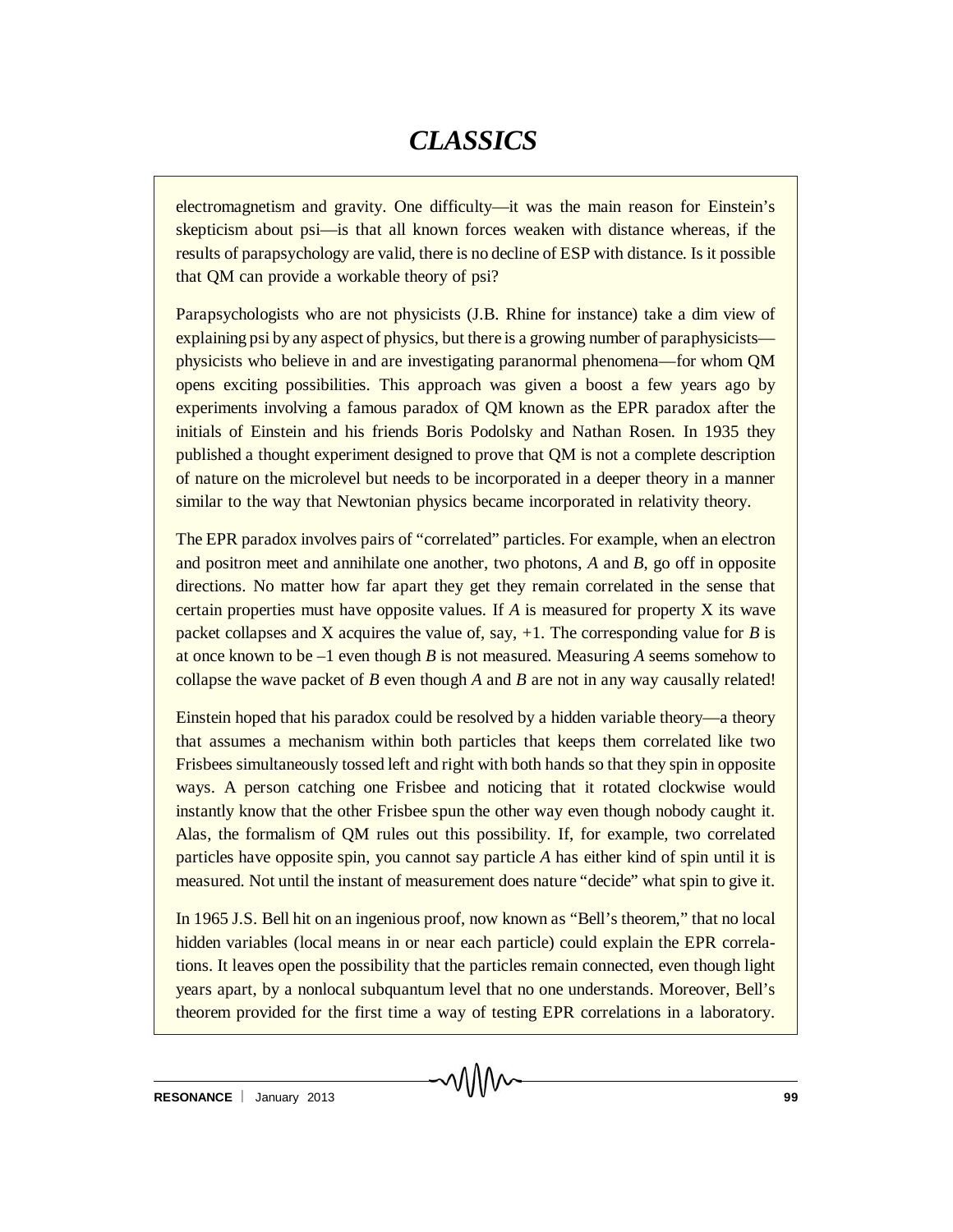Many such tests have been made and almost all confirm the EPR paradox. Most physicists have little interest in trying to explain the paradox—they simply accept QM as a tool that works—but physicists concerned with theoretical interpretations of QM are very much in a quandary over what to make of the new results.

For many paraphysicists the EPR paradox suggests that quantum information can be transferred instantaneously (or almost so) from any part of the universe to any other, otherwise how does one particle "know" what happens when its twin is measured? (Relativity theory is not violated because no energy is transferred, only information.) This is the view of paraphysicist Jack Sarfatti, who heads a small San Francisco organization called The Physics/Consciousness Research Group, initially financed by Werner Erhard of est. (Sarfatti and Erhard have since had a violent falling out, and Sarfatti is devoting much of his time to attacking Erhard as a native "fascist.") For Sarfatti's far-out views see his article "The Physical Roots of Consciousness" in Jeffrey Mishlove's wild book, *The Roots of Consciousness* (published by Random House in a fit of absence of mind), and an interview with Sarfatti in *Oui*, March 1979. Last year Sarfatti applied for a patent (disclosure number 071165) on a device he hopes can send fasterthan-light messages to any part of the universe.

Five years ago interest in QM as a basis for psi was so widespread that, at the suggestion of Arthur Koestler, an international conference on QM and parapsychology was held at Geneva in the fall of 1974. The *Proceedings* were published the following year by the Parapsychology Foundation, New York City. This quaint volume opens with a long paper by Evan Harris Walker, an American physicist who has made the most elaborate attempt to develop a QM theory of consciousness and psi. Gerald Feinberg of Columbia University spoke on precognition. Harold Puthoff and Russell Targ, the two Stanford Research Institute physicists who "verified" the clairvoyant powers of the Israeli magician Uri Geller, also gave papers. Both are sold on QM as the most likely explanation of psi. Other speakers included Ted Bastin, Helmut Schmidt, and O. Costa de Beauregard.

Costa de Beauregard, a French physicist, has the most eccentric of all explanations for the EPR paradox. He believes that information from the measurement of particle *A* travels backward in time to the origin of the particle-pair, then forward in time to particle *B*, arriving there at the exact instant it left *A*. Among leading physicists who did not attend the Geneva meeting but who believe QM is behind psi, there are England's Nobel-Prizewinner Brian Josephson and Richard Mattuck of the University of Copenhagen.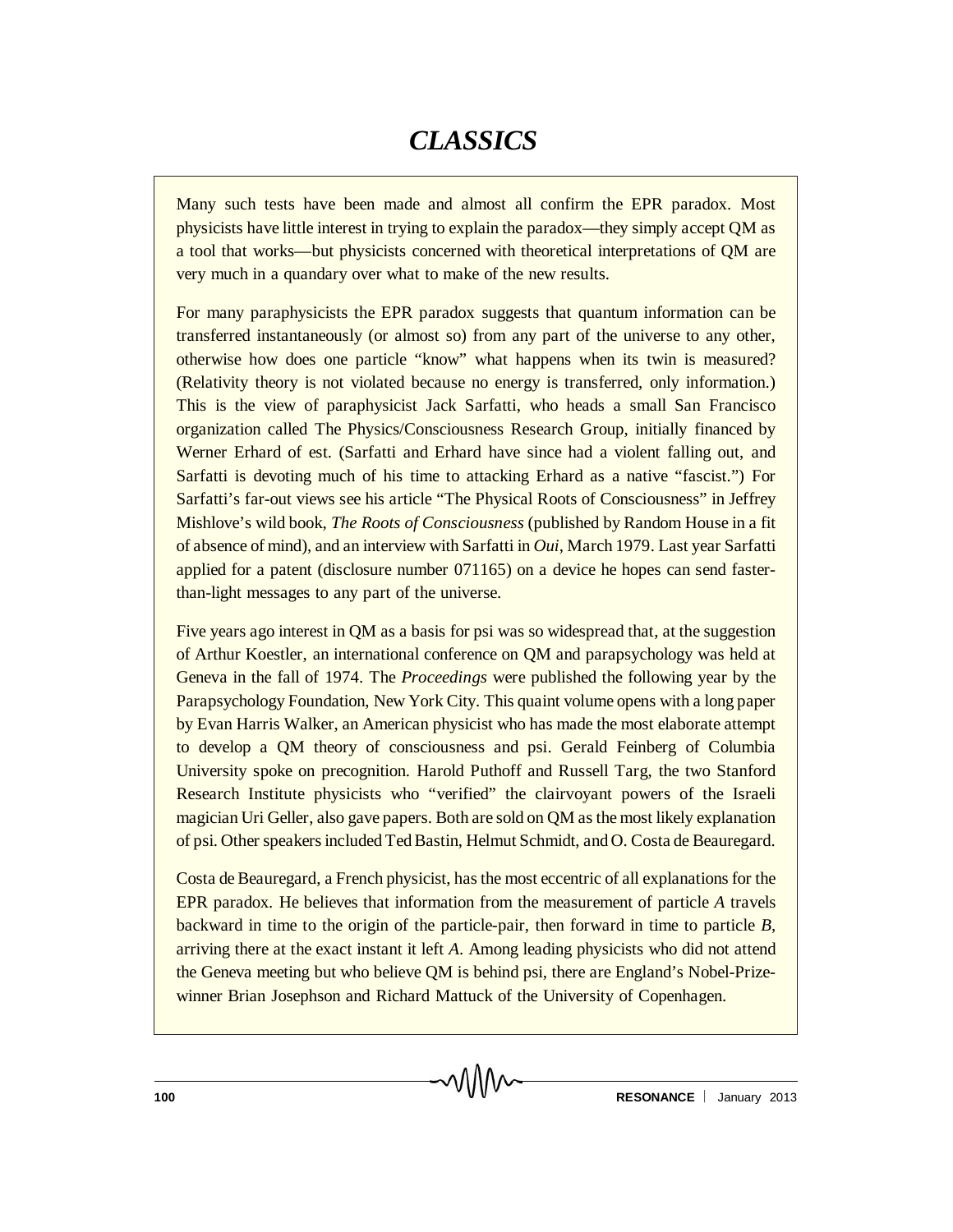What does all this have to do with Wheeler? The answer is important and amusing. For many years Wheeler's views on QM have been widely cited by parapsychologists as strengthening their own. If you check Sarfatti's paper mentioned earlier you'll find Wheeler's name constantly invoked. Wheeler has found this increasingly irritating. Asked to speak in Houston at last January's annual meeting of the American Association for the Advancement of Science, he chose the topic "Not Consciousness But the Distinction Between the Probe and the Probed as Central to the Elemental Quantum Act of Observation." Wheeler hoped he could make clear his agreement with Niels Bohr that acts of QM measurement are made by devices which can be monitored by computers, and thus disassociate himself from those who argue that human consciousness is essential to QM observation. To his amazement he found himself sharing a panel with Puthoff and Targ, and parapsychologist Charles Honorton of Maimonides Medical Center in Brooklyn.

In his paper Wheeler went into considerable detail about the EPR paradox and its perplexing implications. It is a marvelous, subtly argued essay woven around the central theme: "no elementary phenomenon is a phenomenon until it is an observed phenomenon." Wheeler closed his lecture with these strong words: "And let no one use the Einstein-Podolsky-Rosen experiment to claim that information can be transmitted faster than light, or to postulate any 'quantum interconnectedness' between separate consciousnesses. Both are baseless. Both are mysticism. Both are moonshine."

Two appendices that Wheeler added to his paper have shaken the world of parapsychology more than any remarks made by a distinguished scientist in the past half-century. Here are the appendices, accompanied by Wheeler's letter to the president of the AAAS:

### **DRIVE THE PSEUDOS OUT OF THE WORKSHOP OF SCIENCE**

### Wheeler, J.A.

The author would be less than frank if he did not confess he wanted to withdraw from this symposium when—too late—he learned that so-called extrasensory perception (SCESP) would be taken up in one of the papers. How can anyone be happy at an accompaniment of pretentious pseudo-science who wants to discuss real issues about real observations in real science? How can pseudo-science fail to profit in prestige and acceptability by being on the same platform as science? And how can science fail to lose? That is why the author, then on the AAAS Board of Directors, voted against the majority of the much larger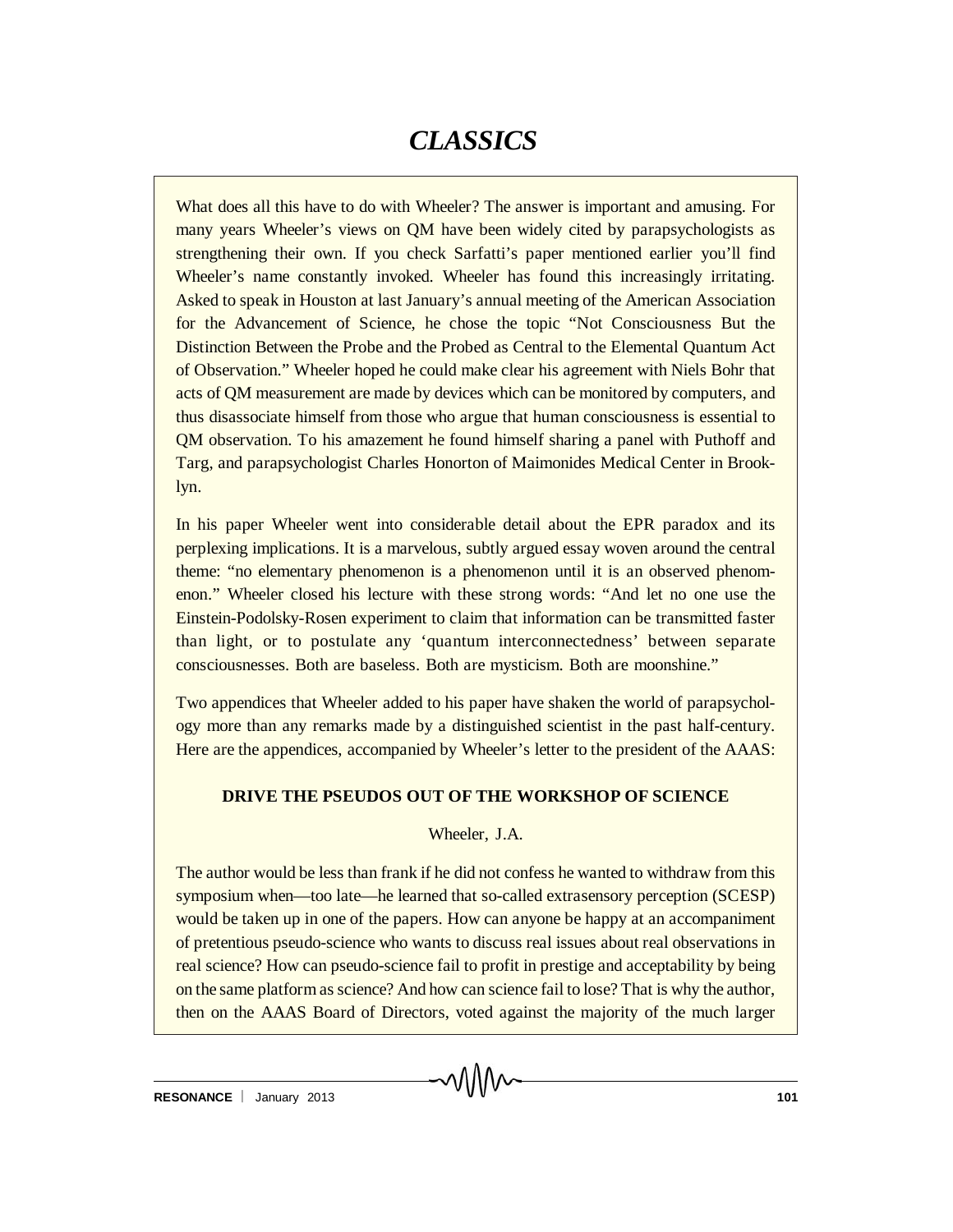Council at that time and against the admission of "parapsychology" as a new division of the American Association for the Advancement of Science at its meeting in Boston in 1969. That is why, with the decade of permissiveness now well past, he suggests that the Council and the Board of Directors will serve science well to vote "parapsychology" out of the AAAS.

It is not the slightest part of this proposal to prevent anyone from working on "parapsychology" who wants to. Neither does the author yield to anyone in his respect for the idealism and good intentions of some he has known in that field. Nor is there in this proposal any intention to deny investigators full freedom of speech and a forum for their fribbles. There is forum enough already in a country that can afford 20,000 astrologers and only 2,000 astronomers. There is forum enough in a Parapsychological Association, a Boston Society for Psychical Research, an American Society for Psychical Research, an International Society for Psychotronic Research, and a Parapsychology Foundation. No one would think of interfering with the freedom that anyone has to publish in the *International Journal of Parapsychology, the Journal of the American Society for Psychical Research*, or the Journal of Parapsychology. Neither is it part of this proposal to interfere with the fund raising that keeps parapsychology going in the United States to the tune of from \$1 million to \$20 million a year.<sup>1</sup> Faith healers can be prosecuted, confidence men can be sent to jail, but no one would propose that parapsychologists be prevented from soliciting—even soliciting for government support. But why should the name "AAAS-Affiliate" be allowed to give those solicitations an air of legitimacy?

### **WHERE THERE'S SMOKE, THERE'S SMOKE**

Surely when so much is written about spoon bending, parapsychology, telepathy, the Bermuda Triangle, dowsing, and when others write on "quantified etherics," bioactochronics, levitation, and occult chemistry there must be *some* reality behind those words? Surely where there's smoke there's fire? No, where there's so much smoke there's smoke.

Every science that is a science has hundreds of hard results; but search fails to turn up a single one in "parapsychology." Would it not be fair, and for the credit of science, for "parapsychology" to be required to supply one or two or three battle-tested findings as a condition for membership in the AAAS?

Self-delusion or conscious fraud was Houdini's diagnosis of psychic phenomena. "He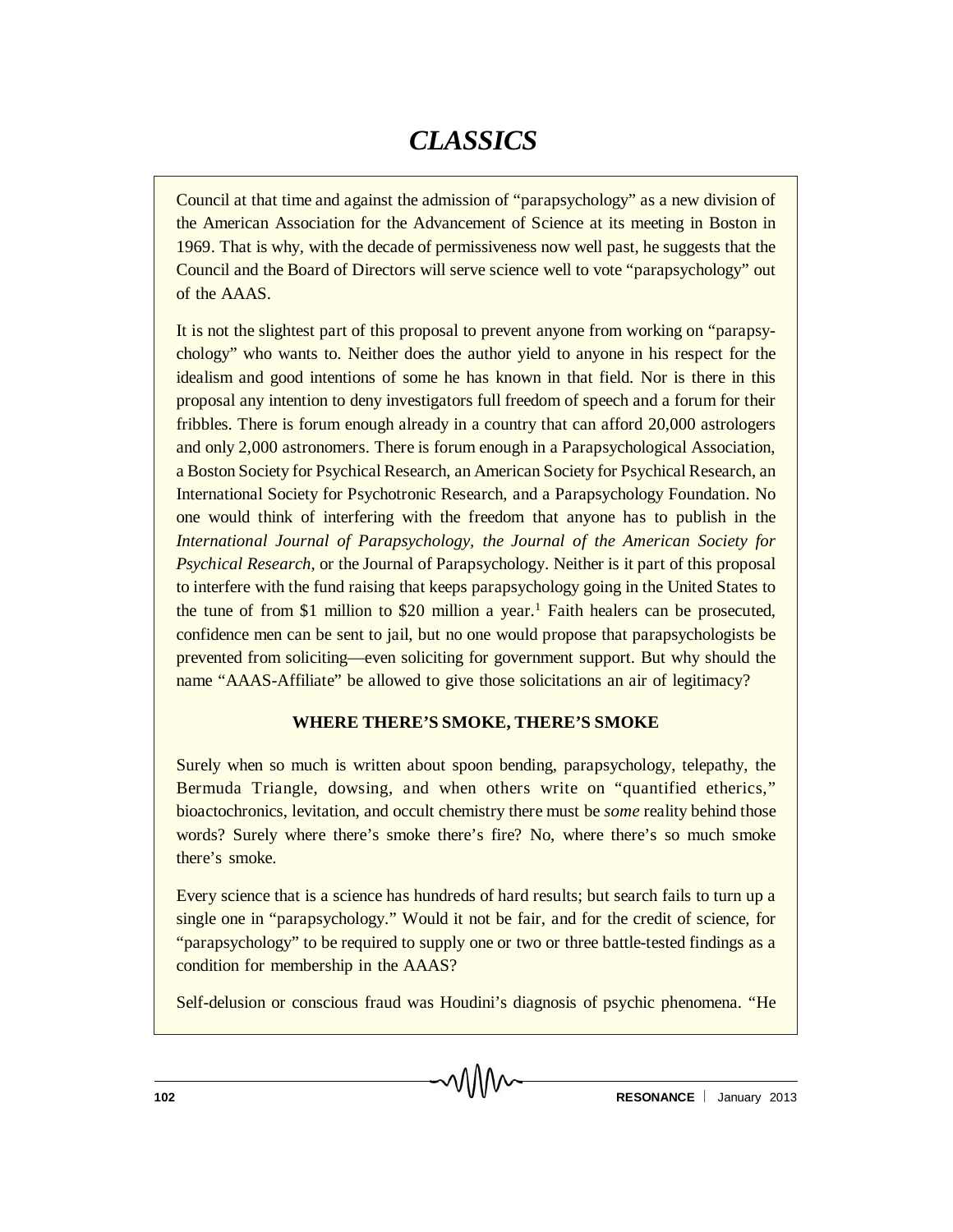threw down a challenge…offering any medium five thousand dollars if he could not duplicate any phenomenon of alleged spirits himself…. Early in 1926 Houdini made a pilgrimage to Washington to enlist the aid of President Coolidge in his campaign 'to abolish the criminal practice of spirit mediums and other charlatans who rob and cheat griefstricken people with alleged messages.'"2

Hudson Hoagland, in an editorial in *Science* magazine,<sup>3</sup> tells us:

A famous case was that of a Boston medium in the 1920s, who had a wide following. She was the wife of an eminent surgeon and claimed communication with her dead brother. The old *Scientific American* magazine had offered a prize of \$5,000 to anyone who could demonstrate supernormal physical phenomena to a committee of its choosing. At her request, she was investigated in 1924 by this committee, composed of several Harvard and M.I.T. professors along with Harry Houdini, the magician. The committee reported that evidence for her supernormal powers was inconclusive, although Houdini denounced her as fraudulent.

Following wide press publicity, a group at Harvard, of which I was one, later investigated her in a series of seances in the psychological laboratories and found not only that the phenomena were due to trickery, but also how the tricks were done. Our findings, published in an article by me in the *Atlantic Monthly* of November 1925, resulted in violent recriminations and denunciations of us in published pamphlets and press statements by her followers. Our exposure enhanced her publicity and she gained more adherents. She was skillful in modifying her mode of operation, depending upon the gullibility of her audience and other circumstances. On several subsequent occasions she was also exposed by other scientists, but at no time until her death did she lose a diminishing circle of devoted believers.

The basic difficulty inherent in any investigation of phenomena such as those of psychic research or of UFO's is that it is impossible for science ever to prove a universal negative. There will be cases which remain unexplained because of lack of data, lack of repeatability, false reporting, wishful thinking, deluded observers, rumors, lies, and fraud. A residue of unexplained cases is not a justification for continuing an investigation after overwhelming evidence has disposed of hypotheses of supernormality, such as beings from outer space or communications from the dead. Unexplained cases are simply unexplained. They can never constitute evidence for any hypothesis."

MMN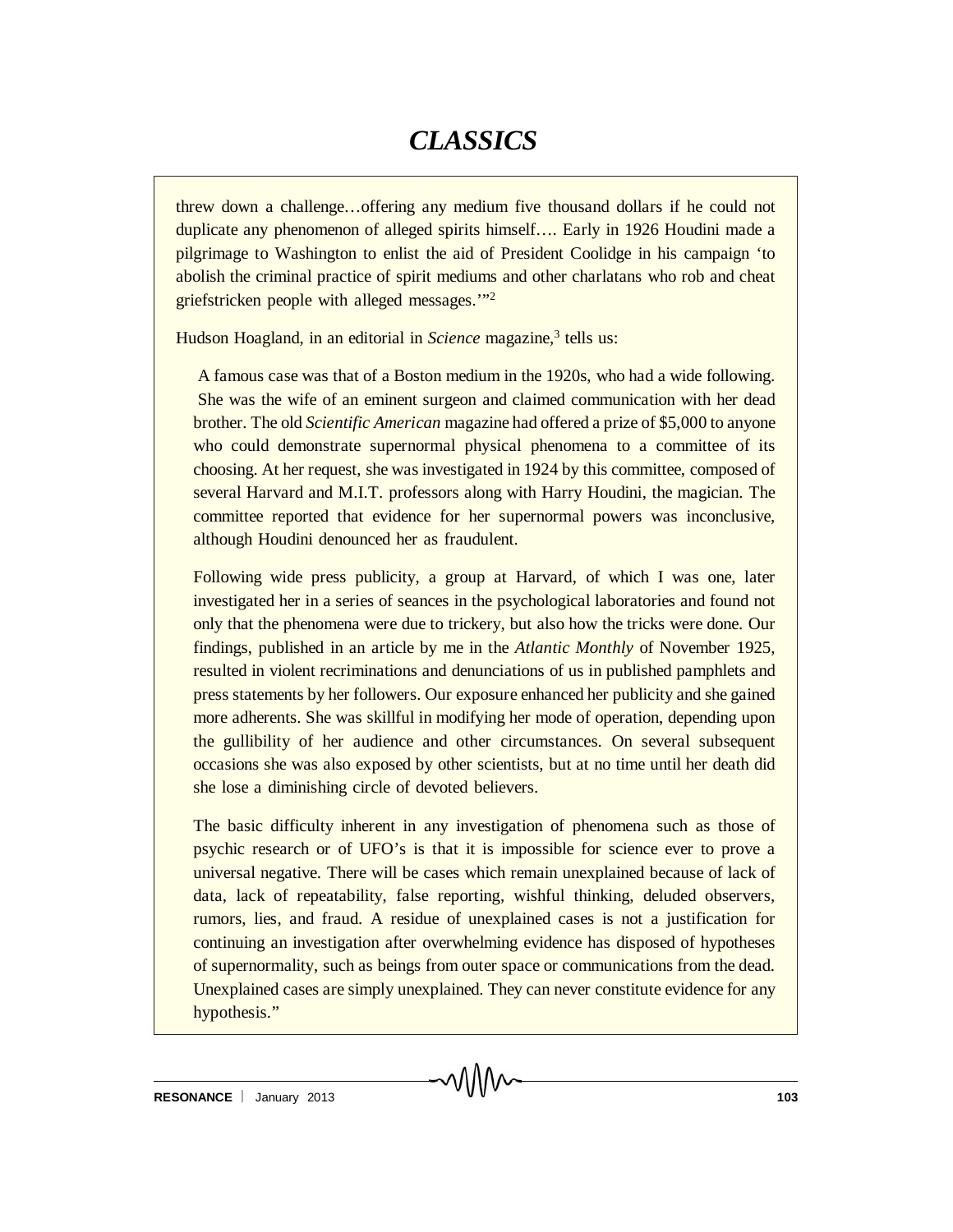Let parapsychology pass, or try to pass, the *Scientific American*-Houdini test with one or two or three of its findings. Is there any more searching way to make a first trial whether there is anything in parapsychology worth further scrutiny?

For every phenomenon that is proven to be the result of self-delusion or fraud or misunderstanding of perfectly natural everyday physics and biology, three new phenomena of "pathological science" spring up in its place. The confidence man is able to trick person after person because so often the victim is too ashamed of his gullibility or too mouse-like in his "stop, thief" to warn others. Happily a journal now exists called the *Skeptical Inquirer*<sup>4</sup> which provides a list of some of the items of pathological science currently in vogue. Some other references which the reader may want to consult are Gardner's Fads and Fallacies<sup>5</sup>, Condon's Scientific Study of Unidentified Flying Ob*jects*, <sup>6</sup> and Jastrow's *Error and Eccentricity in Human Belief*7.

Robert Buckhout's article8 on "Eyewitness Testimony" remarks "although such testimony is frequently challenged, it is still widely assumed to be more reliable than other kinds of evidence. Numerous experiments show, however, that it is remarkably subject to error." Irving Langmuir's colloquium talk at the General Electric Company's Knolls Research Laboratory<sup>9</sup> on December 18, 1953, tells of his own experience investigating delusions, conscious and unconscious. Langmuir analyzes the Davis-Barnes effect, Nrays (for which also see especially the famous encounters between R.W. Wood<sup>10</sup> and R. Blondlot), mitogenetic rays, characteristic symptoms of pathological science, Allison effect (see also a recent review),  $\frac{11}{11}$  extrasensory perception and flying saucers. Langmuir's table of symptoms of pathological science are as appropriate today as they were when he gave his lecture in 1953:

- 1. The maximum effect that is observed is produced by a causative agent of barely detectable intensity, and the magnitude of the effect is substantially independent of the intensity of the cause.
- 2. The effect is of a magnitude that remains close to the limit of detectability; or, many measurements are necessary because of the very low statistical significance of the results.
- 3. [There are] claims of great accuracy.
- 4. Fantastic theories contrary to experience.
- 5. Criticisms are met by *ad hoc* excuses thought up on the spur of the moment.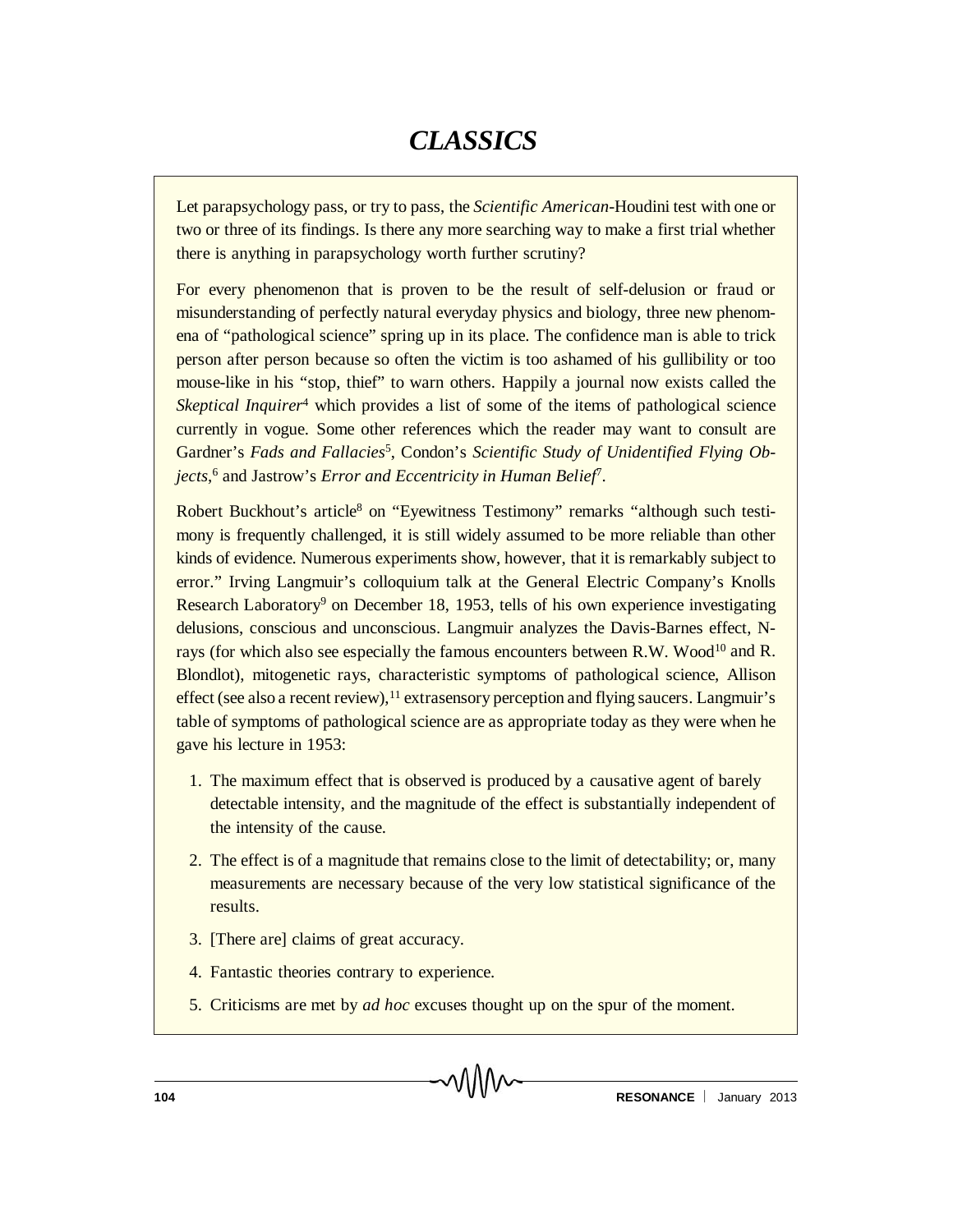6. Ratio of supporters to critics rises up to somewhere near 50 percent and then falls gradually to oblivion.

There's nothing that one can't research the hell out of. Research guided by bad judgment is a black hole for good money. No one can forbear speaking up who has seen \$10,000 cozened out of a good friend, \$100,000 milked out of a distinguished not-for-profit research organization, and \$1,000,000 syphoned away from American taxpayers—all in the cause of "research" in pathological science.

Where there is meat there are flies. No subject more attracts the devotees of the "paranormal" than the quantum theory of measurement. To sort out what it takes to define an observation, to classify what it means to say "no elementary phenomenon is a phenomenon until it is an observed phenomenon" is difficult enough without being surrounded by the buzz of "telekinesis," "signals propagated faster than light," and "parapsychology."

Now is the time for everyone who believes in the rule of reason to speak up against pathological science and its purveyors.

### LETTERS

*The Superluminal* September 27, 1979

- **1** Order of magnitude of p2G 200 actively working in the field. Costs per full-time PhD investigator per year in industry, p2G100,000 per year; perhaps half of this in academic work when ancillary costs are included; figures for less than full-time workers tapering down to a few \$1,000 per year; rough average adopted here, p2G \$20,000 per year; this times p2G 200 gives p2G \$4 million per year or, with uncertainties, a number in the range of \$1 million to \$20 million a year.
- **2** B.R. Sugar, "Houdini," Braniff Airlines *Flying Colors 5*, No. 2, pp. 31–39 and 58 (1975); the quotation comes from p. 39. The papers of Houdini are on deposit in the library of the University of Texas at Austin.
- **3** Hudson Hoagland, "Beings from outer space—corporeal and spiritual," *Science 163*, p.625 (February 14, 1969).
- **4** *The Skeptical Inquirer* (published by the Committee for the Scientific Investigation of Claims of the Paranormal), Box 29, Kensington Station, Buffalo, NY 14215.